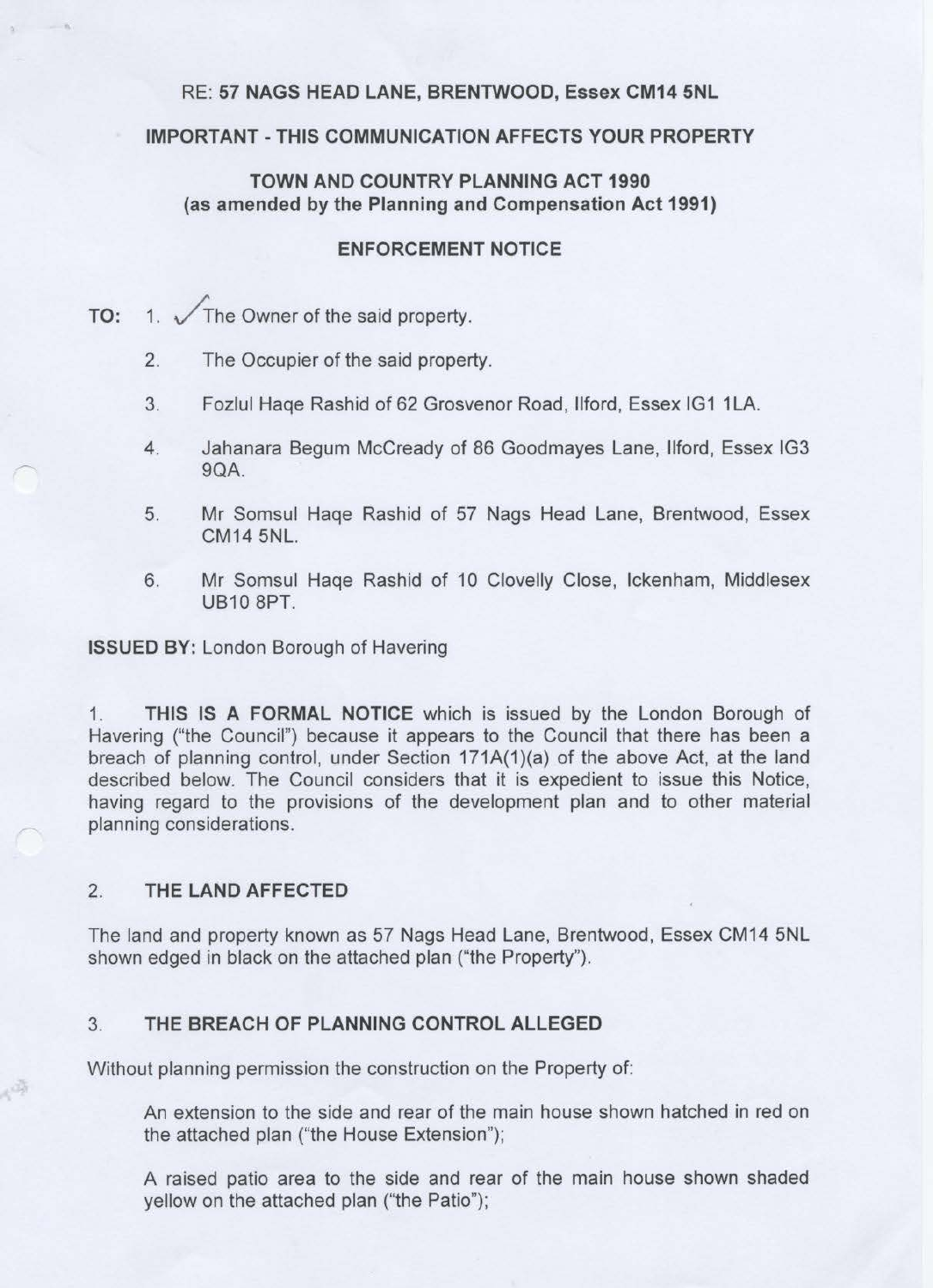A swimming pool enclosure shown hatched in green on the attached plan (the Swimming Pool");

A screen wing outbuilding shown shaded blue on the attached plan ("the Outbuilding");

A car port extension, connecting the main house to the garage shown hatched blue on the attached plan ("the Garage Extension");

A boundary wall standing at approximately 3.5 meters in height to the front and side of the Property between the points marked (A) and (B) on the attached plan ("the Boundary Wall").

### 4. **REASONS FOR ISSUING THIS NOTICE**

It appears to the Council that the above breaches of planning control have occurred within the last four years.

The Property lies within the Metropolitan Green Belt.

The unauthorised constructions are inappropriate and harmful to the character, openness and appearance of the Green Belt.

The Property has been overdeveloped.

The unauthorised constructions cause material harm to the visual amenity of the area.

The unauthorised constructions are contrary to Policy DC45 of the Local Development Framework (Development Plan Documents) and governmental policy PPG2.

The unauthorised constructions do not constitute permitted development under the General Permitted Development Order 1995 (as amended).

The Council does not consider that planning permission should be given, because planning conditions could not overcome these problems.

#### 5. **WHAT YOU ARE REQUIRED TO DO**

嗨

(i) Remove the House Extension from the Property.

Time for compliance: 9 months from the effective date of this notice.

(ii) Remove the Patio from the Property.

Time for compliance: 9 months from the effective date of this notice.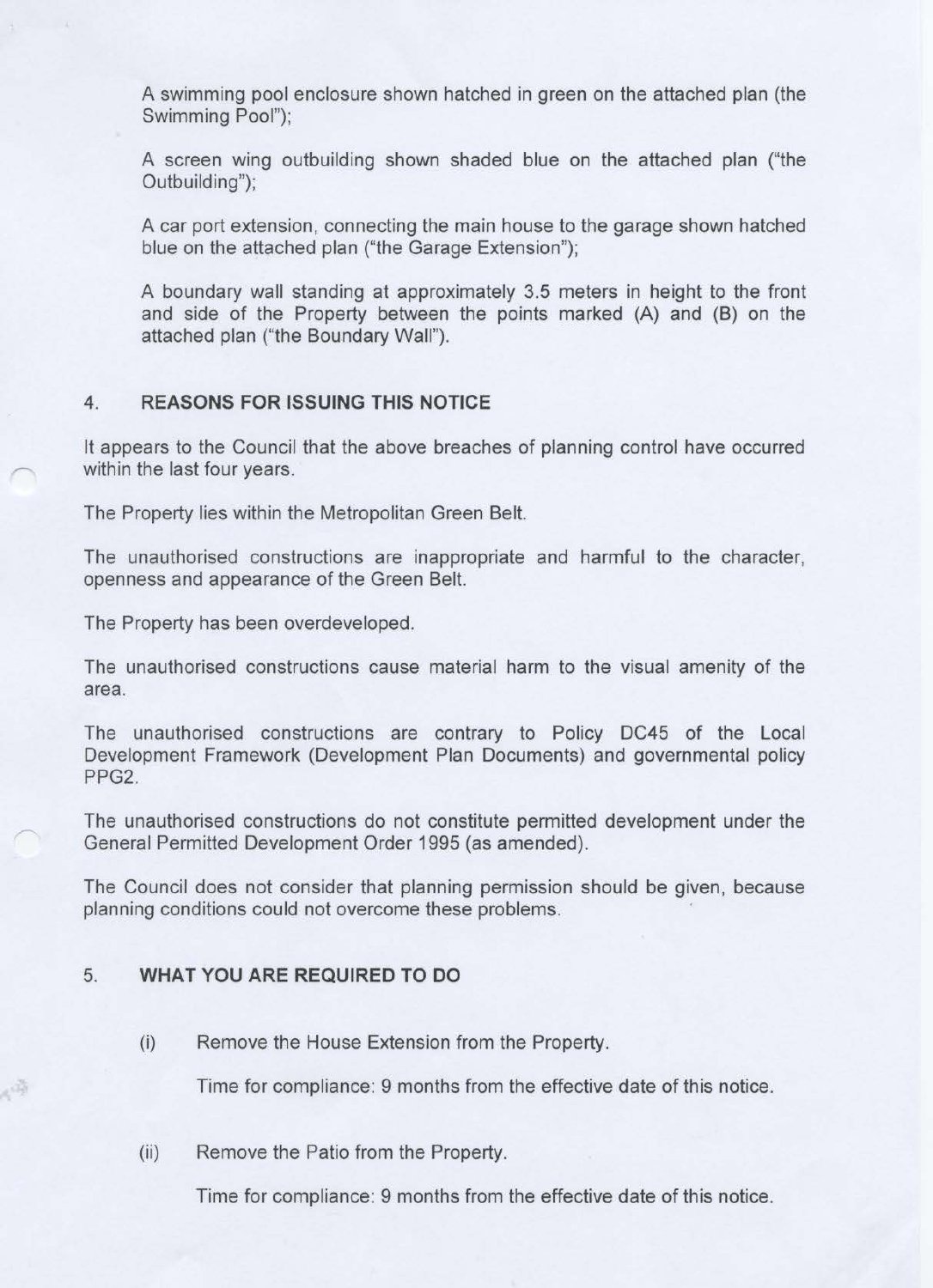(iii) Remove the Swimming Pool enclosure from the Property.

Time for compliance: 9 months from the effective date of this notice.

(iv) Remove the Outbuilding from the Property.

Time for compliance: 9 months from the effective date of this notice.

(v) Remove the Garage Extension from the Property.

Time for compliance: 9 months from the effective date of this notice.

(vi) Reduce the height of the Boundary Wall to a maximum of 2 meters in height.

Time for compliance: 9 months from the effective date of this notice.

(vii) Remove all materials, machinery, apparatus, equipment and installations used in connection with or resulting from the removal of the unauthorised development.

Time for compliance: 9 months from the effective date of this notice.

(viii) Restore those parts of the Property upon which the House Extension, the Patio, the Swimming Pool, the Outbuilding, and the Garage Extension were constructed to a green garden area.

Time for compliance: 9 months from the effective date of this notice.

# 6. **WHEN THIS NOTICE TAKES EFFECT**

This Notice takes effect on 17 April 2009, unless an appeal is made against it beforehand

Dated: $\sqrt[k]{\mathcal{U}}$ Signed:  $\mathcal{A}$ Hear

嶂

Authorised Officer on behalf of London Borough of **Havering** Town Hall Main Road, Romford RM1 3BD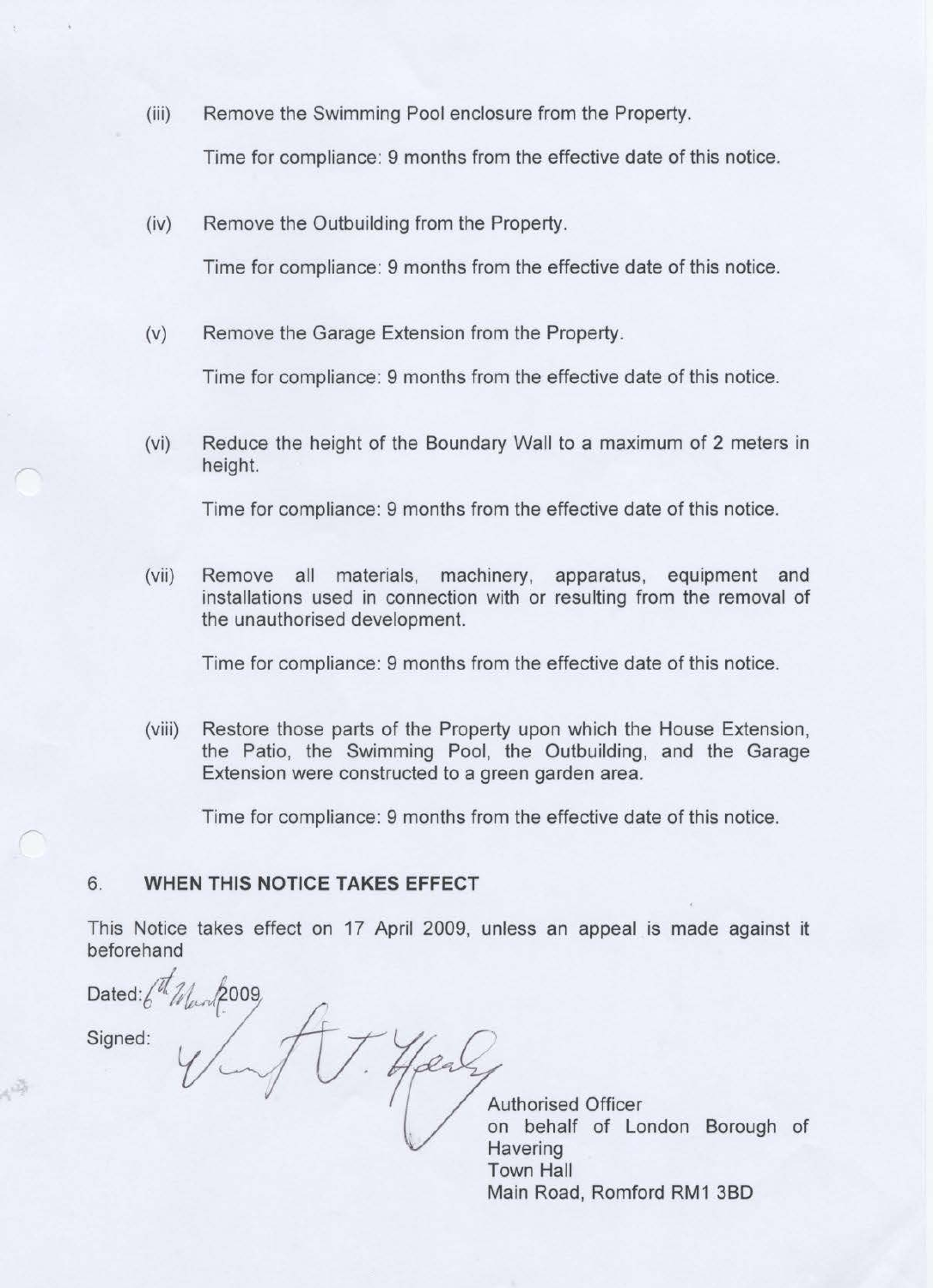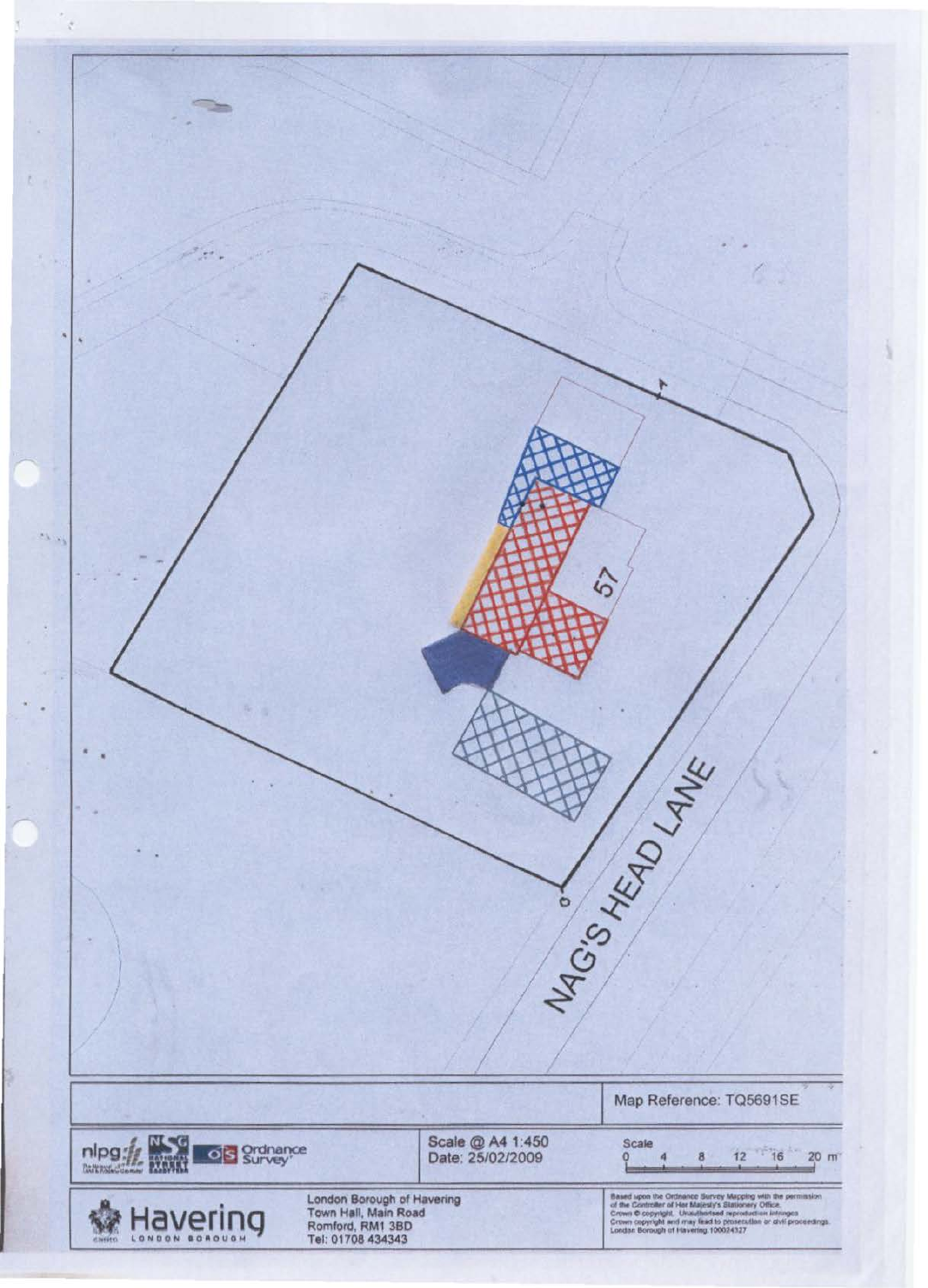#### YOUR RIGHT OF APPEAL

冲

You can appeal against this Enforcement Notice to the Secretary of State by 17 April 2009. Further details are given on the information sheet from the Planning Inspectorate which accompanies this Notice. The enclosed booklet "Enforcement Appeals - A guide to Procedure" also sets out your rights.

## WHAT HAPPENS IF YOU DO NOT APPEAL

If you do not appeal against this Enforcement Notice, it will take effect on 17 April 2009 and you must then ensure that the required steps for complying with it, for which you may be held responsible, are taken within the period specified in the Notice.

FAILURE TO COMPLY WITH AN ENFORCEMENT NOTICE WHICH HAS TAKEN EFFECT CAN RESULT IN PROSECUTION AND/OR REMEDIAL ACTION BY THE COUNCIL.

At 1105 hrs Friday 6th March 2009.<br>1 attended 57 Nags Head Lane,<br>Brentwood and served Mr Rashiel.<br>with a copy of the attached Notice.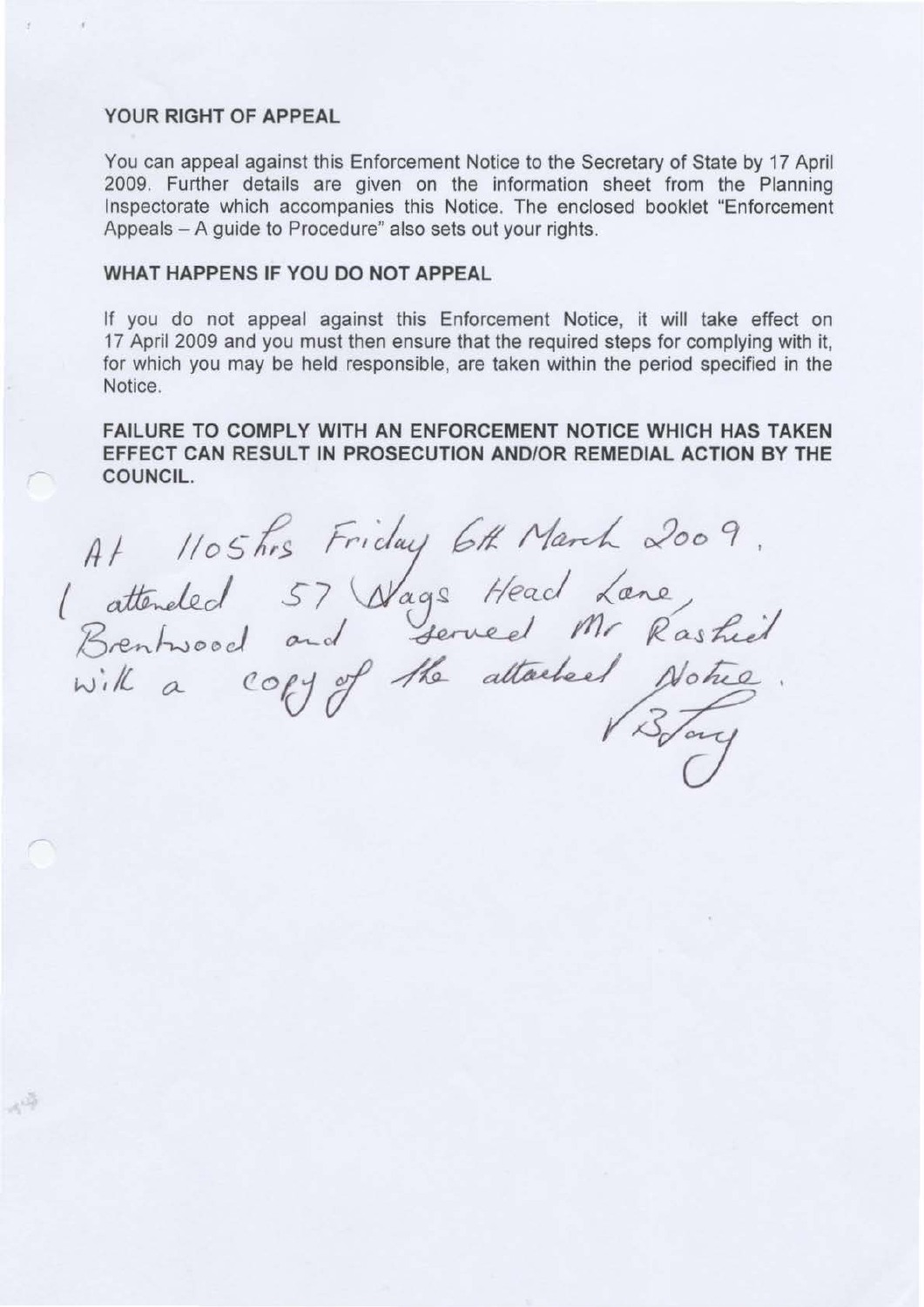### **EXPLANATORY NOTES**

### **STATUTORY PROVISIONS**

A copy of Sections 171A, 1718 and 172 to 177 of the Town and Country Planning Act 1990 (as amended) accompanies this Notice.

### **YOUR RIGHT OF APPEAL**

You can appeal against this Notice, but any appeal must be in writing and received, or posted (with the postage paid and properly addressed) in time to be received in the ordinary course of the post, by the Secretary of State before 17 April 2009.

If you intend to appeal this Notice you should follow the instructions given on the information sheet from the Planning Inspectorate which accompanies this Notice.

## **GROUNDS OF APPEAL**

Under section 17 4 of the Town and Country Planning Act 1990 (as amended) you may appeal on one or more of the following grounds:

(a) that, in respect of any breach of planning control which may be constituted by the matters stated in the notice, planning permission ought to be granted or, as the case may be, the condition or limitation concerned ought to be discharged;

(b) that those matters have not occurred;

(c) that those matters (if they occurred) do not constitute a breach of planning control;

(d) that, at the date when the notice was issued, no enforcement action could be taken in respect of any breach of planning control which may be constituted by those matters;

(e) that copies of the enforcement notice were not served as required by section 172;

(f) that the steps required by the notice to be taken, or the activities required by the notice to cease, exceed what is necessary to remedy any breach of planning control which may be constituted by those matters or, as the case may be, to remedy any injury to amenity which has been caused by any such breach;

(g) that any period specified in the notice in accordance with section 173(9) falls short of what should reasonably be allowed.

Not all of these grounds may be relevant to you.

### **PLANNING APPLICATION FEE**

禪

Should you wish to appeal on ground (a) - that planning permission should be granted for the unauthorised development - then a fee of £150.00 is payable both to the Secretary of State and to the Council making the total fees payable £300.00. If the fees are not paid then that ground of appeal will not be valid.